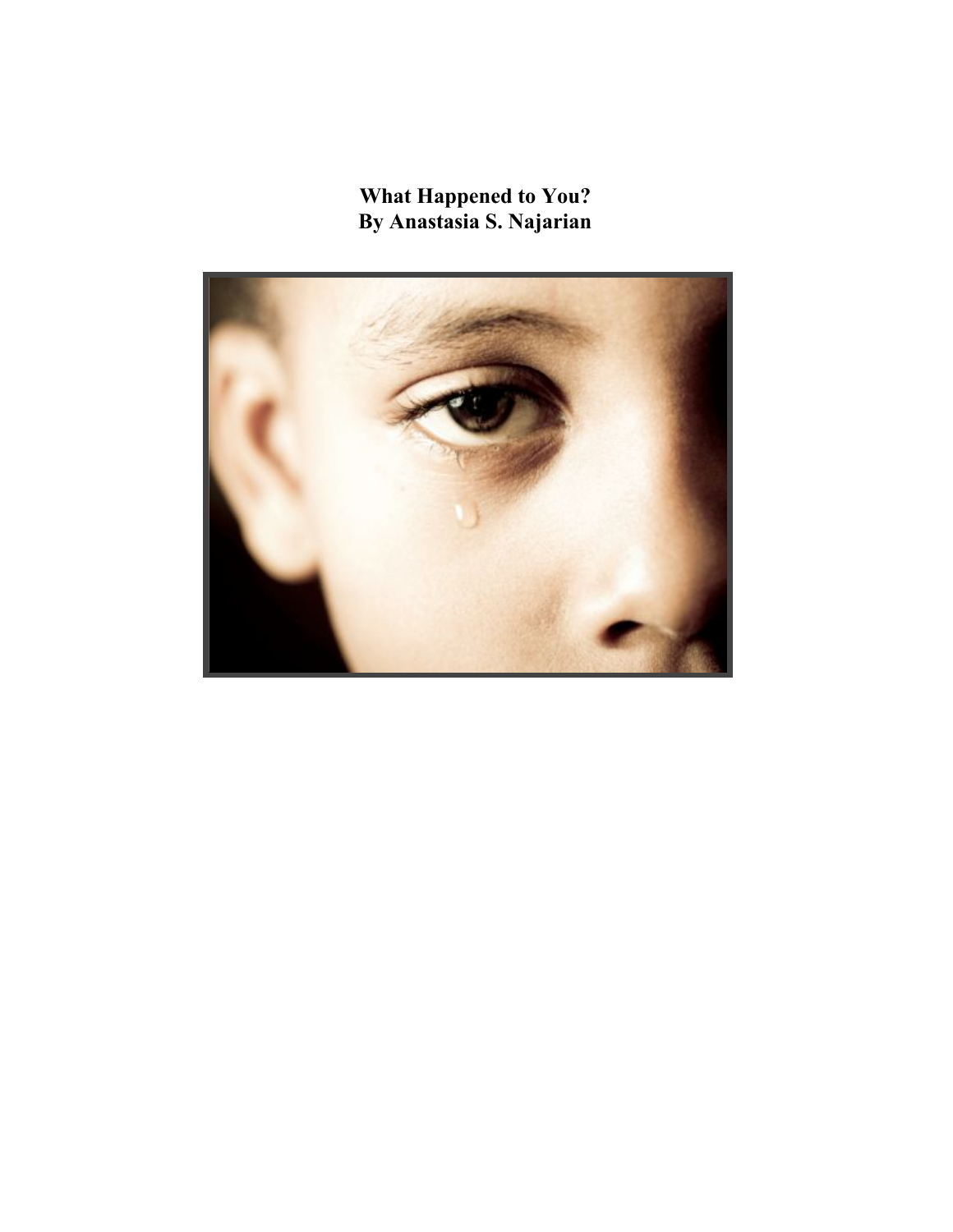## **Abstract**

How do we help children become moral people when they live in morally impoverished situations? In this chapter we will guide you away from asking a child, "What is wrong with you?" and instead ask "What happened to you?" You will learn to develop an ability to see through the eyes of children whose behaviors such as bullying, lying, cheating, and stealing may be an adaptive response to a child's abnormal experience. Through this compassionate lens we will discuss practical steps to change a child's worldview that will help them adjust their moral beliefs, how they see themselves in the world, and foster resilience, empathy, and compassion.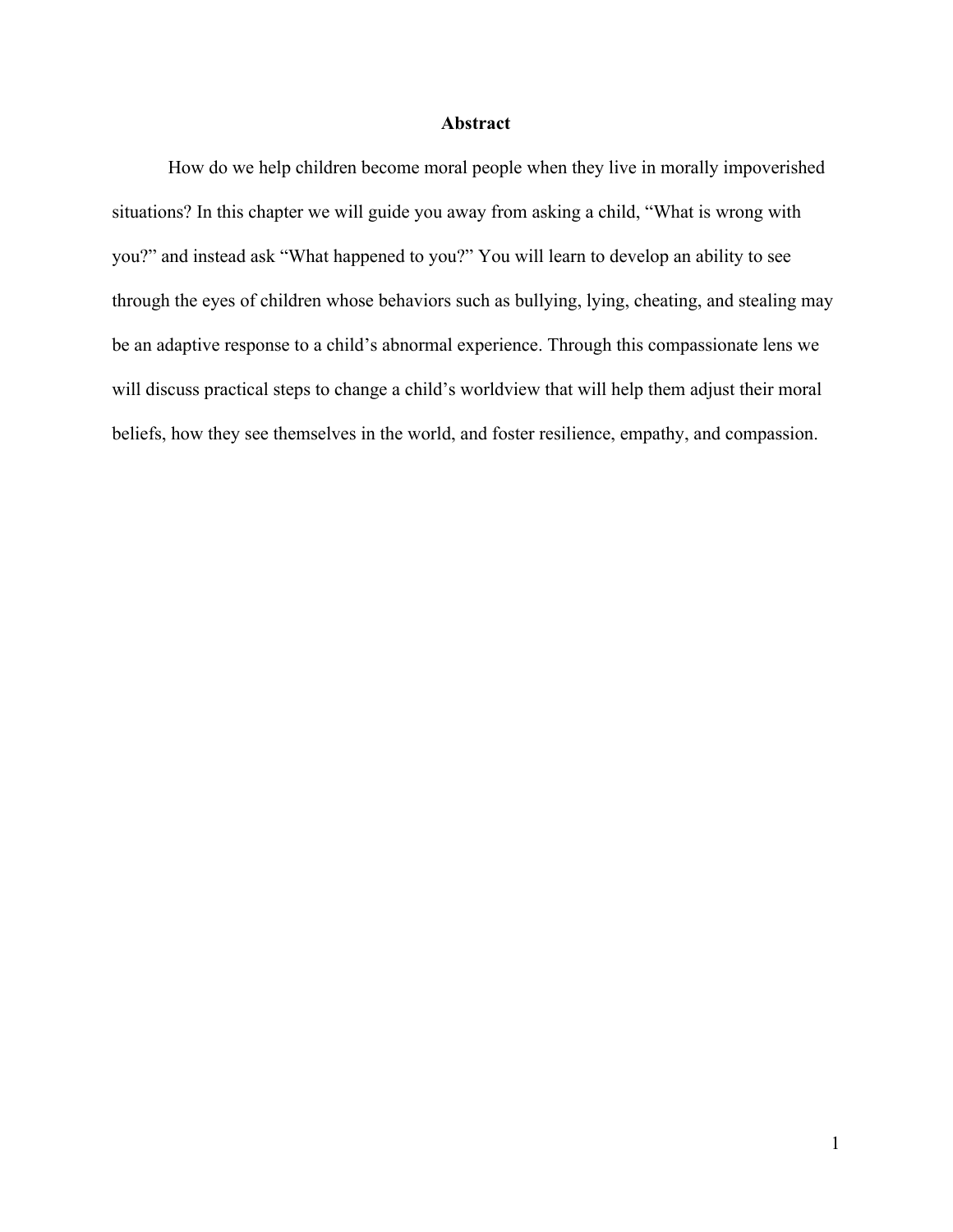## **What Happened to You? By Anastasia Najarian**

"I spent an hour with Laughter We chatted all the way, But I barely remember a single thing From what she had to say.

I then spent an hour with Sorrow And ne'er a word said she, But, O, the things I learned the day That Sorrow walked with me."

- Anonymous

Do you remember an early fall morning when you walked to school, and just as you rounded the corner from your house there was 'that boy" who was always lurking in the shadows, waiting to jump out, scare you, and steal your lunch money? Perhaps he followed you to school and taunted you all the way, throwing rocks or his gum in your hair, then he grabbed your backpack and refused to give it back to you. At recess you saw him picking on another innocent victim and you wanted to do something, but he was much bigger and stronger than you. In class he was constantly clowning around and talking back to the teacher. He made it very hard to concentrate and you quietly hoped he would get punished with detention again, so you would not have to see him on the way home from school.

You have grown up now and are a parent and teacher. Each year a version of "that boy" enters your classroom. Do you treat him like a disposable annoyance and see him a little differently than the rest of the class? Do you wonder why his parents do not discipline him, make him take a shower, or show up to parent teacher conference? Does it make you uncomfortable to be around him? Do you secretly look forward to the days he does not show up because he is so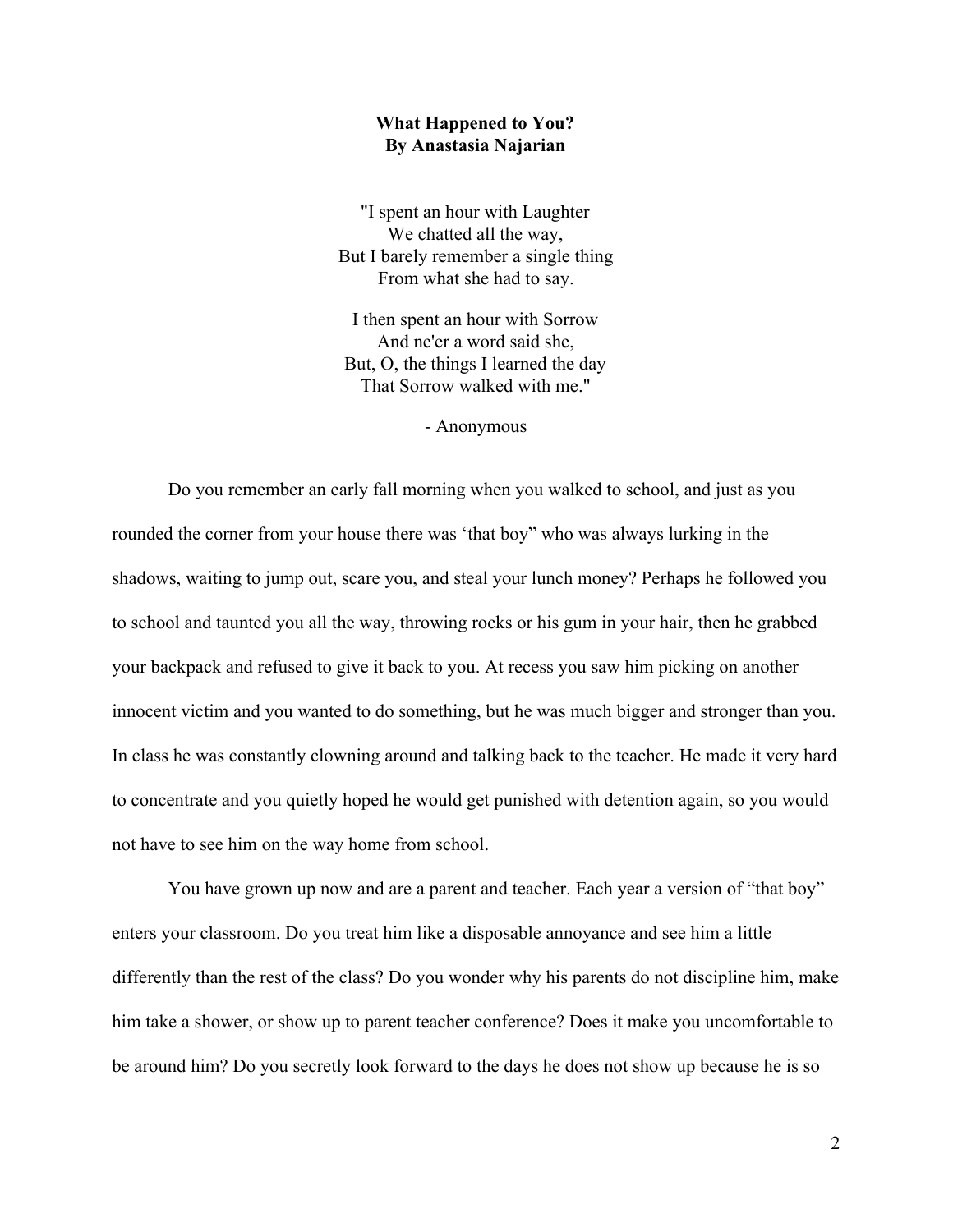different from the other children and you do not feel like dealing with him? Do you ever look at him with disdain and think, "What is *wrong* with you?"

Was "that boy" or "that girl" you? Through a compassionate view we begin to realize that destructive behaviors are not moral failings, but unbalanced coping mechanisms for excruciating emotional and psychological pain. This is not an excuse for these behaviors, but a means by which we find solutions to curb the tide of violence toward others and ourselves. Conflict within ourselves is often projected onto others. Conflict begets trauma, and trauma begets conflict. History reveals that conflict can be passed on through generations permeating families, communities, and nations until the moral fiber of a healthy society is weakened by morally bankrupt norms that have been adopted culturally.

Often children grow up believing that they are not enough, wanted, or loved. These children may not come from environments surrounded by poverty or war. They may be your neighbor, co-worker, or friend. These beliefs of not being enough become their identity, or how they see themselves, and are the filters through which they interpret all of their experiences. These core beliefs strongly affect their moral development. Their identity influences their ideology, which is how they see the world and their place in it. They often act out with irritability, aggression, insecurity, and defensiveness. They may sabotage themselves for no apparent reason or have deep feelings of despair. They may carry these patterns into adulthood drowning their feelings in work, substances, food, pornography, and other addictions. When we are honest with ourselves we come to realize that *they* are no different than *us*. The truth is we all wrestle with identity and ideology; this dilemma is an essential aspect of our human experience.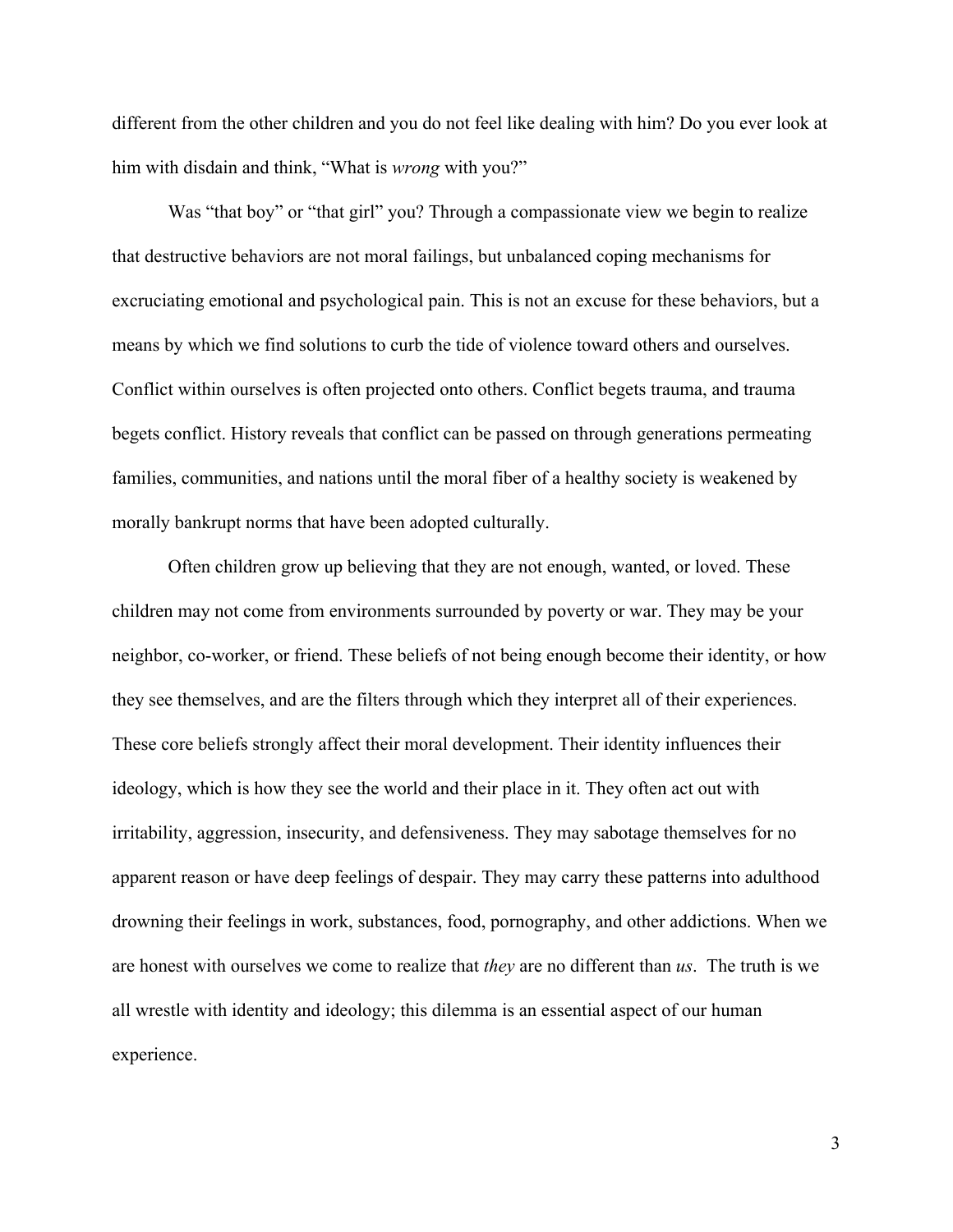In 1990 there was a study conducted by a group of researchers and the Centers for Disease Control (CDC) with 17,000+ participants from Kaiser Permanente Insurance (Feletti, et al., 1990). The participants were educated adults, with middle to higher incomes, and full insurance coverage. The study was then replicated with 500,000+ participants. The participants were asked about adverse childhood experiences (ACEs) that included their experiences of immoral actions such as abandonment, abuse, and neglect. Questions also included qualifiers such as trauma caused by the incarceration or death of their parent(s). The researchers were shocked to discover that 40% of the adults studied had experienced two or more ACEs (traumatic experiences) as children. Another 12.5% had experienced at least four ACEs. They were amazed to realize that ACEs are more common than anyone had known. As more than half of the population have endured two or more traumatic experiences as children. The researchers then analyzed the health of the adults being studied and found that many of them were experiencing chronic health conditions. They found a direct correlation between trauma induced toxic stress, which is when stress hormones are too high and cause damage to organs and tissues, and chronic health conditions such as heart disease, obesity, diabetes, cancer, asthma, and autoimmune disorders (Feletti, et al., 1990).

They found that children who have experienced four or more ACEs are 460% more likely to experience depression as an adult. With an ACE score of six they are 700x more likely to struggle with alcoholism, 4,600% more likely to use intravenous (IV) drugs (males), and 1,200x more likely to die by suicide. The World Health Organization reports more than 800,000 suicides internationally each year and around 13,000,000 attempts (WHO, 2017, 2018). The landmark research on ACEs has helped us better understand why we are experiencing pandemic levels of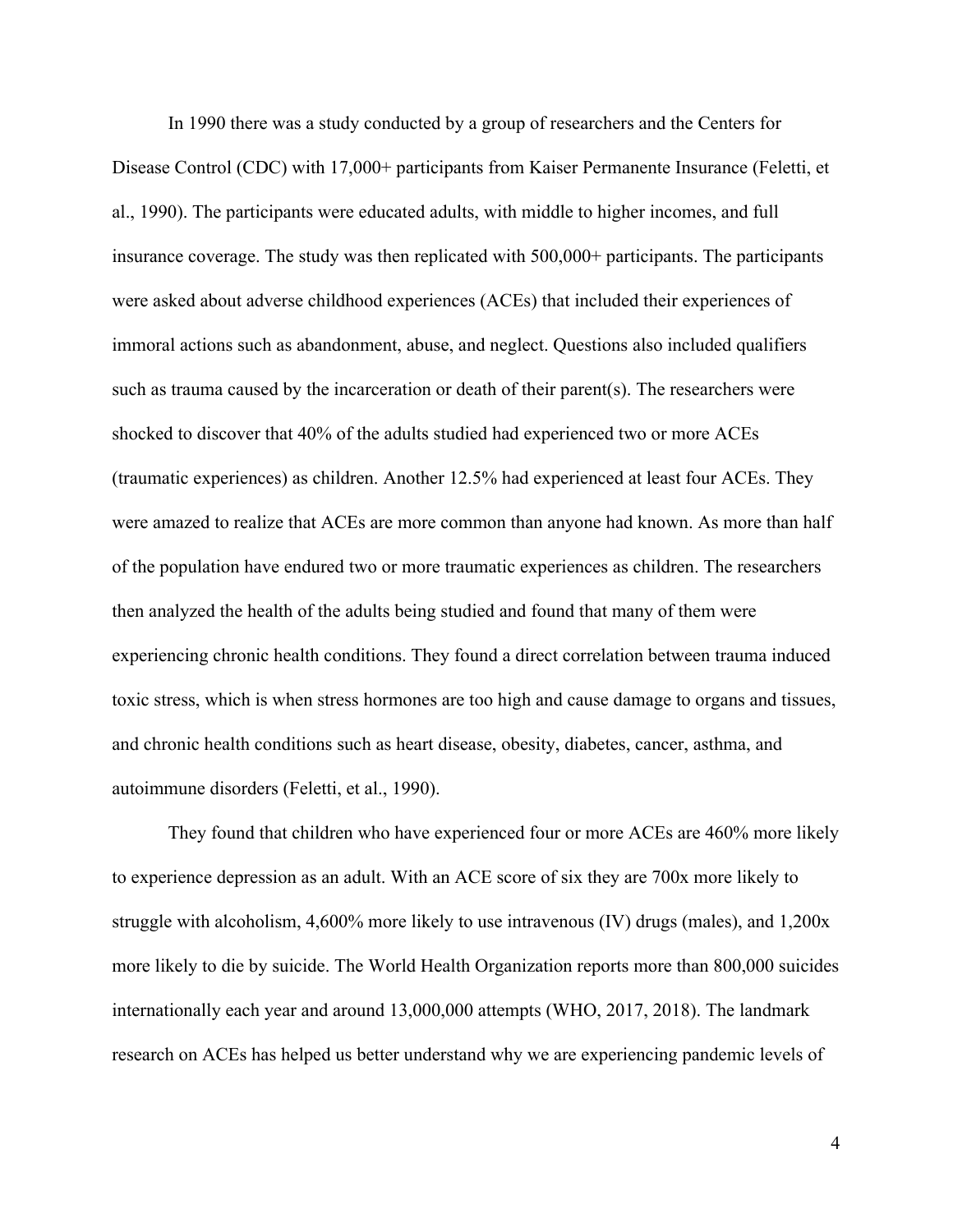suicide of body and soul, with addiction being part of the statistics, as it is a gradual form of intentional death. With a better understanding of ties between complex (repeated) childhood trauma, addiction, and suicide we are better able to see that these are not moral issues, but unhealthy coping strategies for terrible emotional and psychological suffering.

Experiencing stress is a necessary part of life. Stress can be a motivator when taking a test or playing a sport. However, toxic stress can be debilitating and affects the frontal lobe (thinking part of the brain), and limbic system (instinct and mood). The limbic system controls basic emotions like fear, pleasure, and anger. It also drives hunger, sex, dominance, and care of offspring. Within the limbic system are the amygdala, the emotion center of the brain, and the hippocampus, which plays an essential role in the formation of new memories about past experiences. When these parts of the brain are bathed in the neurochemicals of toxic stress a child's ability to learn, concentrate, or manage their emotions can dramatically diminish. Their brain is on fire with neurochemicals where they experience a constant state of survival: fight, flight, or freeze.

These children are desperate to communicate their experiences, but often do not have the words or a safe place to share openly. They hide their feelings, which harms their ability to cope and regulate their emotions. This neurobiological and neurophysiological wildfire is fueled by a modification of gene expression (epigenetics) transforming their bodies and minds and creating DIS-EASE. Children are re-traumatized when parents or teachers, who may be suffering from their own childhood experiences, form a skewed perception about them. Children are profoundly affected by our moral condemnation and judgmental attitudes toward them.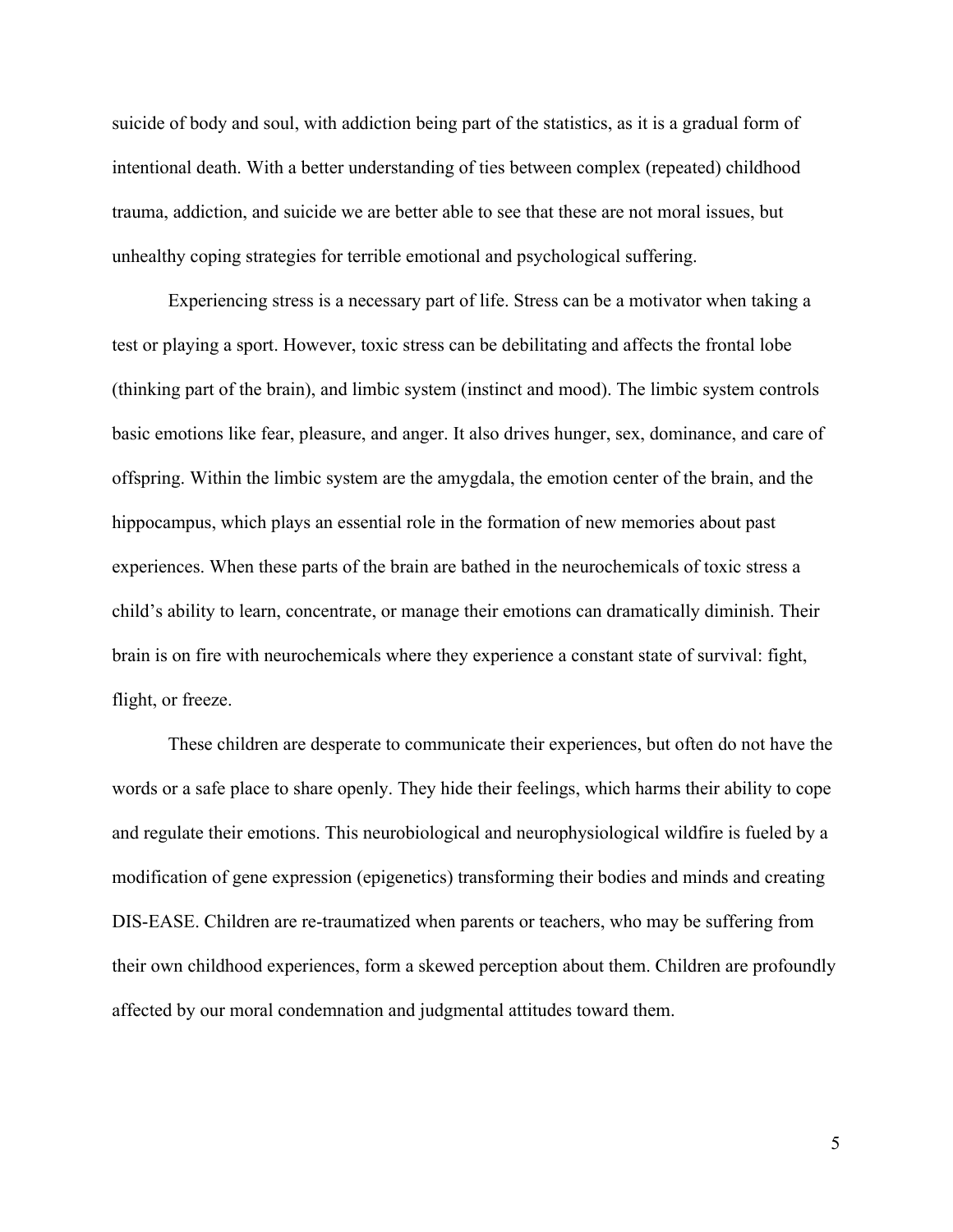Another interesting study explored "the ghosts in the nursery" (Fraiburg, et al., 1975). This study revealed how the bonds between children and their mothers are influenced based on the mother's past experiences. "Ghosts" of previous generations haunt the nursery as the actions of grandparents and great grandparents play out on the unsuspecting child. A child may be traumatized because of their parents' inability to effectively communicate love, safety, and empathy. If a child's parents experienced abandonment or other forms of abuse, the child will absorb overt and subtle feelings coming from their parents. They may not feel a strong attachment to their mother or feel that their parents are attuned to them, like music that does not harmonize. These discordant feelings of estrangement from self and others are amplified when a child enters the world and a classroom, lacking a sense of safety where they can express themselves.

If the home or community environment is tumultuous or violent, the child is desperate to feel a sense of normalcy and may act out their feelings through bullying, lying, or stealing. They are then judged and labeled because of their seeming lack of morality, which are actually adaptive responses to abnormal experiences. They may feel frightened into lying, steal because they are hungry, and tease or bully to reenact their story in a way of "telling" what is happening to them. They are clearly communicating their experience. When we intently listen, we can hear their cries for help.

When their cries are not heard, children often turn to substances or other addictions to ease their overwhelming pain. It is like salt is poured into their wounds when they are chastised for lacking moral fortitude as they seek a way to cope. This is much like running a race without legs, having to drag yourself by your arms, on your stomach, up hill, and having people run by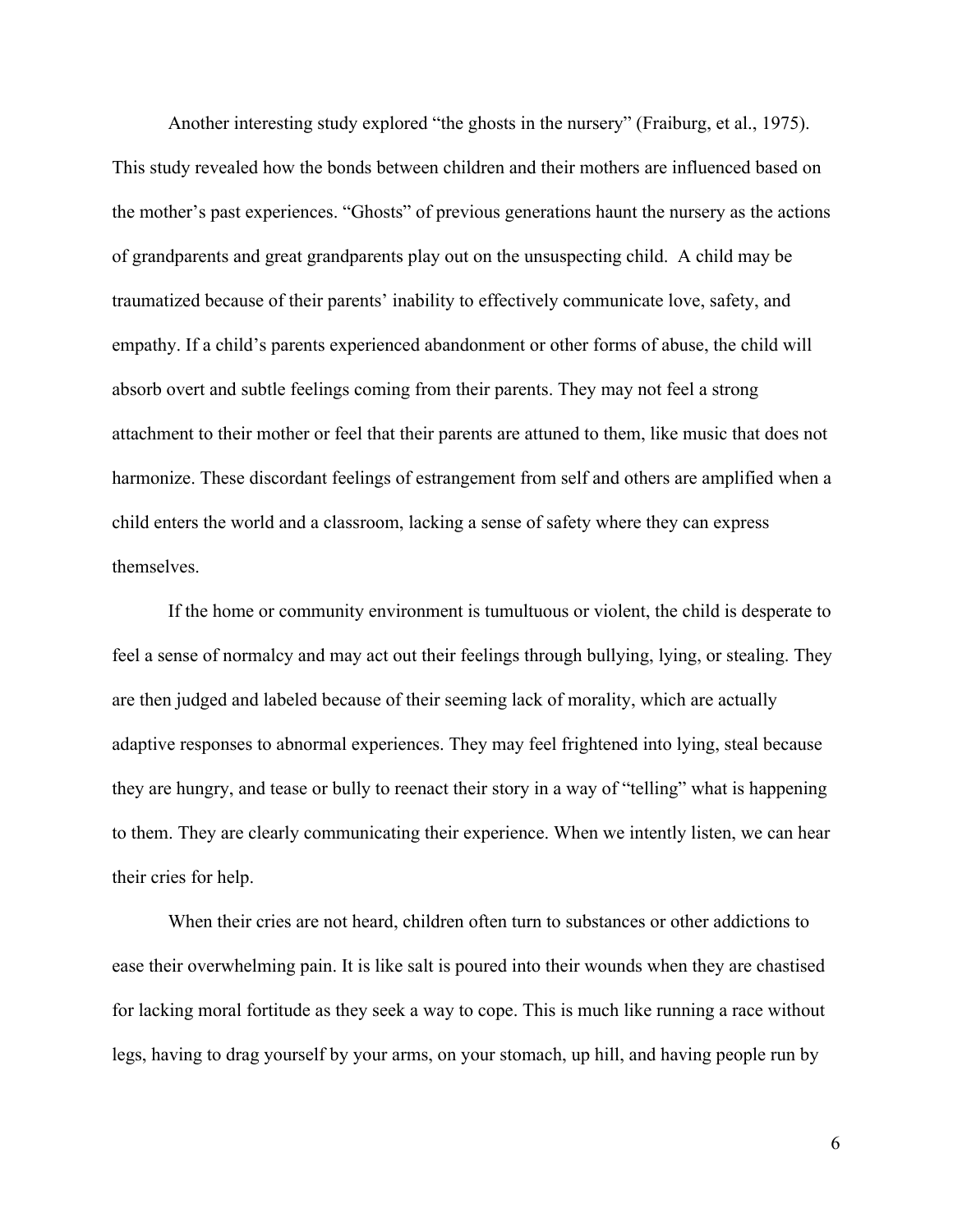yelling "loser" because you cannot move as fast as they can. Children believe they are "good" or "bad" based on others' expectations. These children must instead be supported so they can learn how to grow emotional and psychological legs, otherwise known as habilitation. When you have legs and you break one you go through a process of rehabilitation. Before you reprimand children, stop and ask yourself, "Is it harder to heal a leg you have broken or to grow them in the first place?" Growing legs takes time and patience. Many adults are still learning to grow legs.

When we let go of moral labels and are kind, showing genuine interest in a child's potential, she will learn she has value *simply because she exists*. My four-year-old son, Alijah, beautifully illustrated this idea. Once I asked him, "Alijah, are you a good boy?" he giggled and said, "No, I'm not a *good* boy." So I asked, "Are you a bad boy?" He scoffed and responded, "No, I'm not a *bad* boy." I was curious about what he might say next so I inquired, "What are you then?" He responded with the simple wisdom of a child, "I am Alijah. I am just myself." He taught me a valuable lesson that I will always remember.

Children begin to believe they are bad in unexpected ways. Let us say you tell your four-year-old daughter to clean her room. She spends a few minutes and comes out of her room exuberantly asking you to come see how well she cleaned. You enter her room to see her toys thrown in the corner and her covers draped over rumpled sheets. You are frustrated to see that she has not carefully made her bed with military corners and her toys are not in alphabetical order on the shelves, like you taught her to do last Saturday. What is the first thing you say? Is it, "You missed a spot?" Maybe you are more easy going and aren't that heartless. Instead, you show her sympathy by saying, "good girl" then come in later to clean it "properly."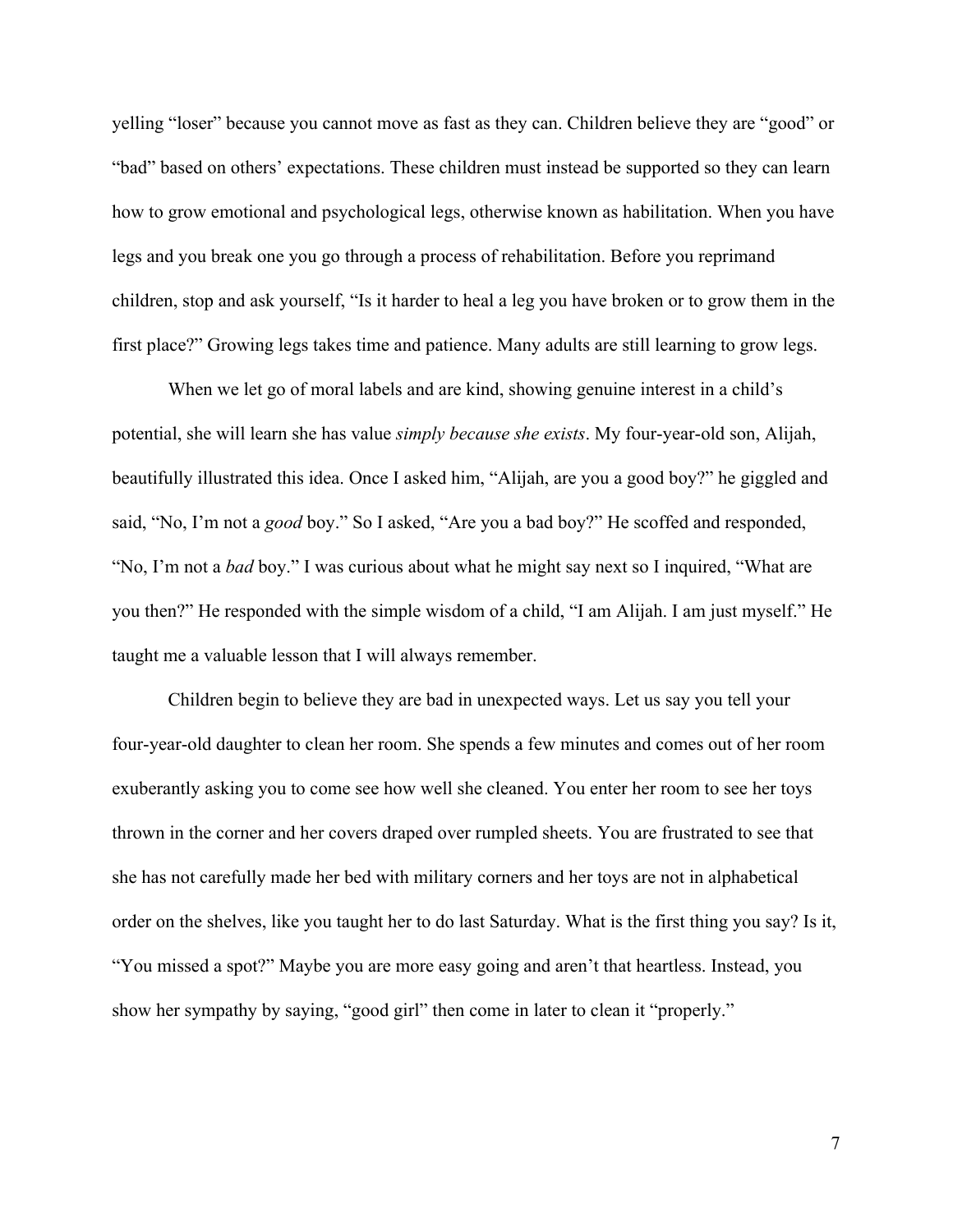Children are very sensitive and internalize these not so gentle messages. They are often literal in the way they interpret the world. In her mind if she is a "good girl" when she lives up to your expectations and her teacher's expectations, what is she when she *does not*? If you criticize her or secretly perfect her work she may believe she is bad, not capable, or not enough. She may convey her feelings of inadequacy by stepping on anyone who stands between her and ever elusive perfection. Her moral development is being fostered by how she sees herself (identity) and how she views her world and her place in the world (ideology). What does she learn to believe about "that boy" in her classroom who does not live up to expectations? Based on your unintentional example, she may justify her right to judge that "bad boy" by ostracizing and treating him disrespectfully with her peers. "That boy" who believes he is "bad' thinks it does not matter what he does to be "good" so he acts in ways that harm himself or others because nobody cares or notices anyway, and everyone doubts his moral judgment. Now think about this scenario for children, who have been raised in abusive, violent, and morally impoverished environments, or who have been continuously bullied and shunned by their peers because they have a different sexual orientation or way of expressing themselves. If this was you, would you want to drink, use drugs, and be promiscuous to fit in, as a feeble attempt to numb your feelings of worthlessness?

The most important and effective way to ease the pain of these children is surprisingly simple. Research shows that beyond all forms of mental health treatment, the one thing that can shift the direction of a child's life and how they feel about themselves is an adult who genuinely cares about their physical safety, and emotional and psychological wellbeing. This allows children to have connection with themselves and relationships with others. Trauma breaks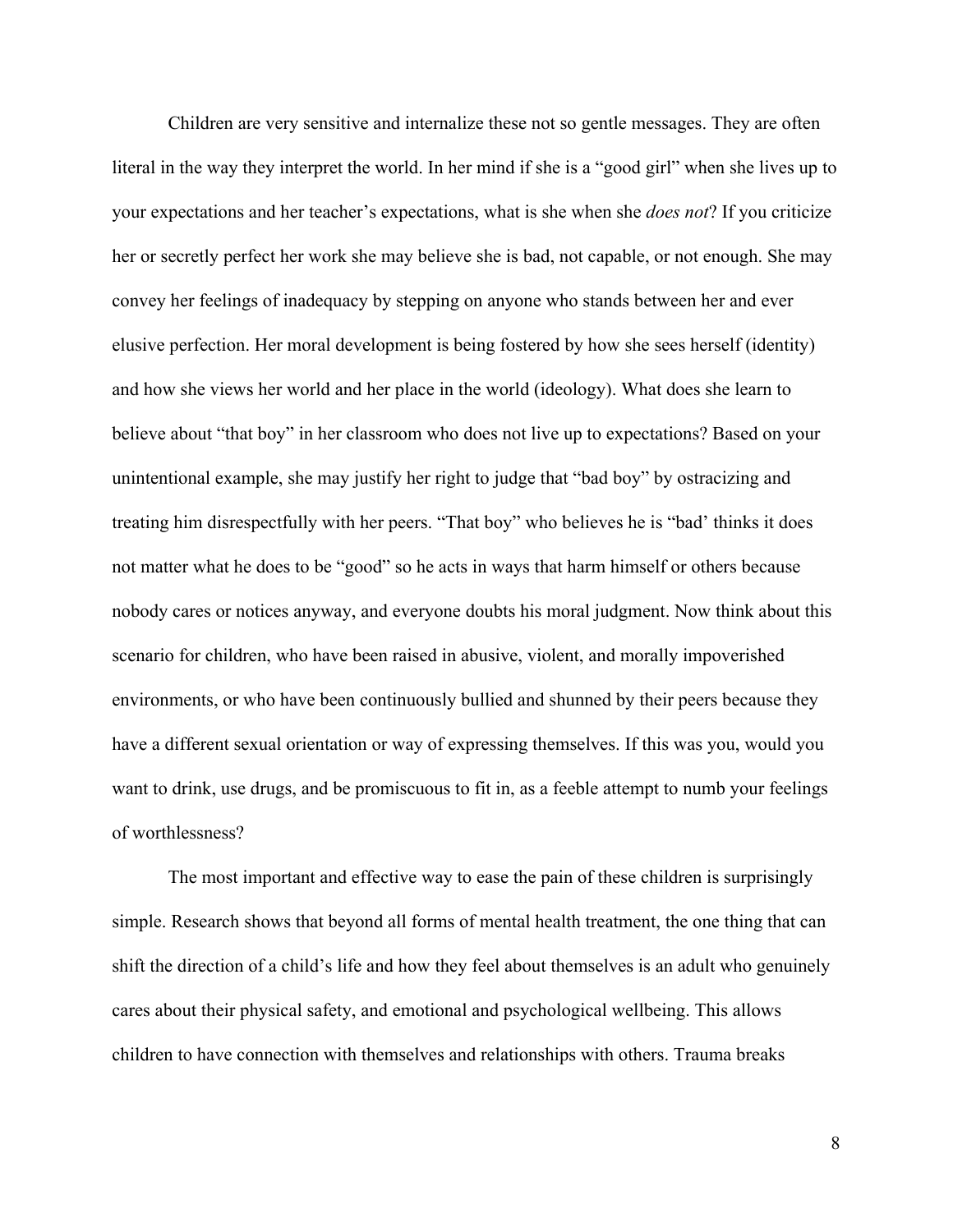connection with self and others. Relationships with self and others heals trauma. This connection only happens when we are fully invested. Beware of sympathy; it is just another word for pity. Instead show children empathy, which engenders a flourishing connection to their true identity. Your compassion will help children avoid suicide, addiction, and chronic mental and physical illness, which are often symptoms of the wounds from unresolved trauma (Feletti, et al., 1990).

We do not condone or ignore behaviors that are destructive. This is another way of neglecting or abandoning them. Rather than criticizing children or sending other messages of inadequacy, confirm their identity by telling them they are responsible, capable, disciplined, and worthy of respect. Say, "You know how to… make your bed, clean your room, etc." Children will rise to the occasion. Their greatest desire is to please the people they feel love them. *Feel* is a keyword. Love may be shown in many ways that they may not recognize as love. Tune in to *who they are* and harmonize with them, then they will *feel* loved.

Without this affirmation of their identity they will often subconsciously sabotage everything they care about in order to support what they believe about themselves. If they believe they are not enough, they will sometimes sabotage themselves in order to be *right*. This self-sabotaging pattern of behavior changes their brain via neural pathways, neurobiology, and neurophysiology. The sabotage cycle (beliefs, thoughts, emotions, actions, and consequences) is the same as the success cycle. The only difference is the belief (lies or truths) that drives their behavior. A child can learn to become a drug addict through the same patterns that she learns to be a virtuoso. Drug addiction takes a lot of practice. Healthy patterns of moral behavior, like all behaviors, are a habitual combination of beliefs and actions.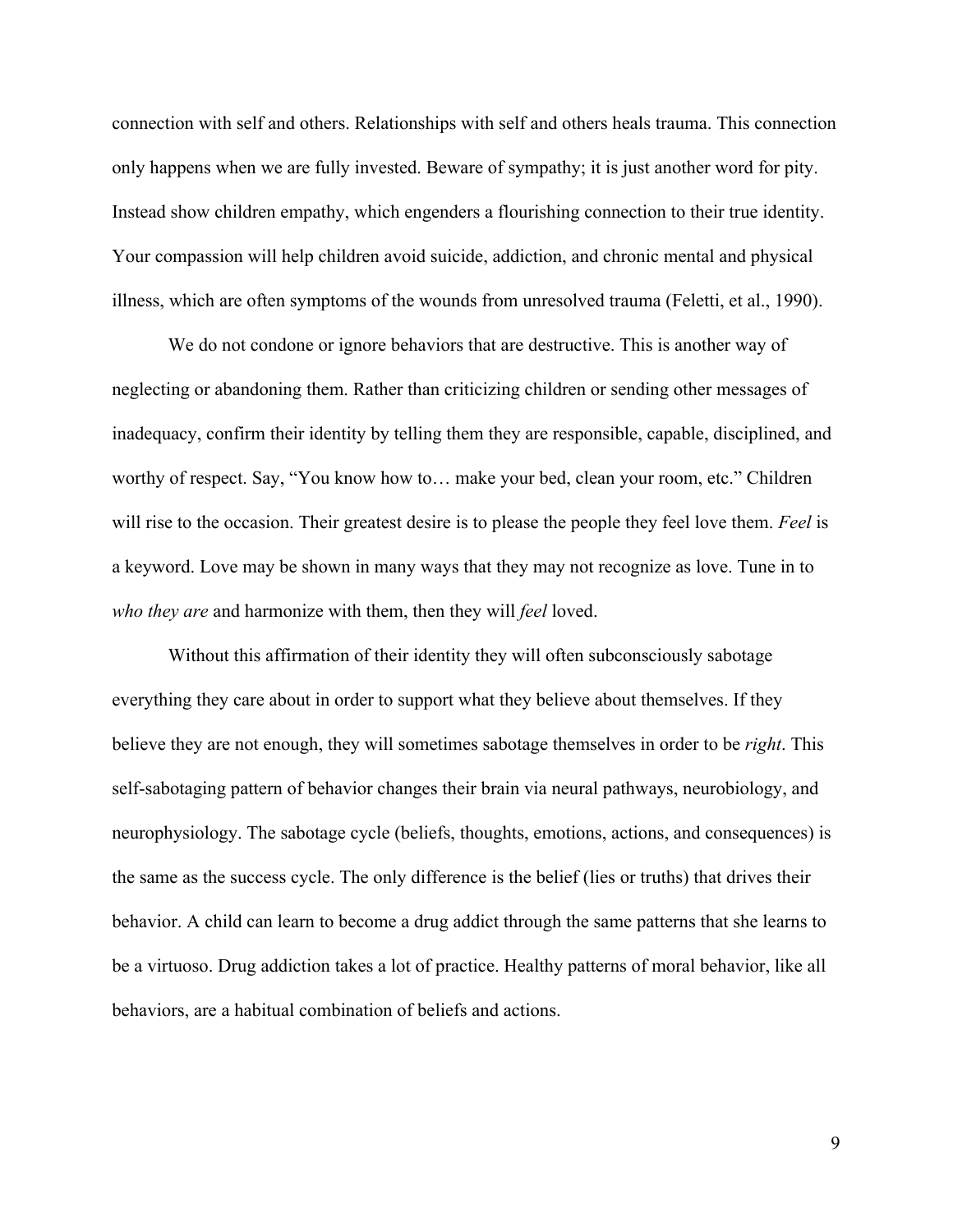Being able to see through the eyes of the child is what it means to be trauma-informed. Figure out where the child is coming from, view them differently, and be open to their story. Their stories can be shared in constructive ways through writing, acting, dance, yoga, play, and storytelling. "Seek first to understand, then to be understood" (Covey, 2004). Children only "care how much you know, when they know how much you care" (Covey, 2004). Children who have worked through this process with the careful scaffolding of an empathetic adult are strengthened by their experience and often become leaders and mentors for their peers. They have a unique ability to encourage resilience and moral strength in others *because* of what they have suffered. These children are our greatest resource to change the social justice issues with which our society struggles, and are a wellspring for sustainable solutions.

They are excited to move toward progress and emulate empathy as they connect with other children who have similar stories. They have the ability to teach us how to move from a place of being punitive and into a space of moral sensitivity. There is no one size fits all. When they learn to save themselves and pay it forward through helping a buddy, they are laying the foundation of a society that is based on moral ethics. This is like an oxygen mask in an airplane. The directions are to place the mask on yourself first so you can then help those around you. This morally based perspective creates a safe place where an ordinary child with serious everyday problems, can act in a way that supports the rights of those around them and also abide by the laws that govern us all.

There are three evidence-informed tools that have been developed and promoted through a trauma-informed program called Save SomeBuddy ©, which is being implemented in schools to help children "save themselves and help a buddy." Students are taught how to regulate their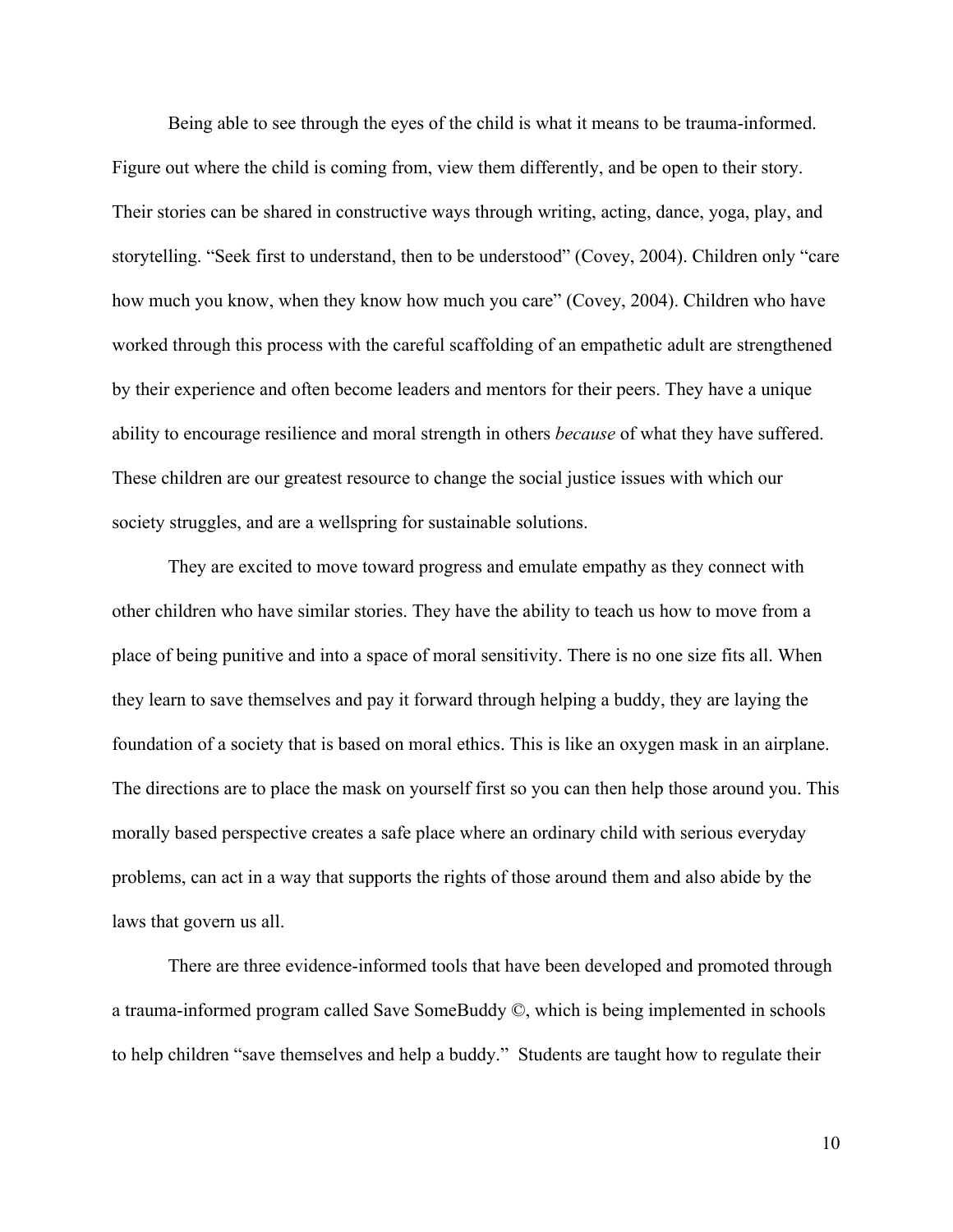emotions, strengthen their moral character, and create a sense of community so they can learn how to treat themselves and those around them with kindness. The children work with adult community mentors from their own culture who are committed to the moral development of the children they serve. Mentors teach the children how to better support their peers who are dealing with difficult circumstances

The tools are based on neuropsychology, neurobiology, neurophysiology, and community to address trauma. They include The Sabotage Cycle ©, which teaches children how to reframe their negative beliefs about themselves and show consideration of others, Trauma Tapping Technique ©, which helps them calm down when they are feeling stress so they express themselves in ways that avoid harm, and My3 App ©, which is a suicide prevention tool that helps children reach out when they or their peers are feeling despair.

The program works as a moral ecosystem scaffolding an empathetic construct for parents and teachers to have conversations with children about moral problems, and how to be sensitive to others. Mentors from the community encourage this moral structure with other adults who support the children in their efforts to create a trauma-sensitive school and community. Researchers and teachers, in individual classrooms, supervise the program. All of the tools are free to the public as donations and volunteer effort drives the process and offsets the time in class.

Teachers are ideal emissaries for moral development because they have the privilege of seeing children in their community from an aerial perspective. Rather than being blinded by a narrow view, teachers can see how different experiences at home and school affect the various children they guide and how these experiences influence their interaction with each other. Their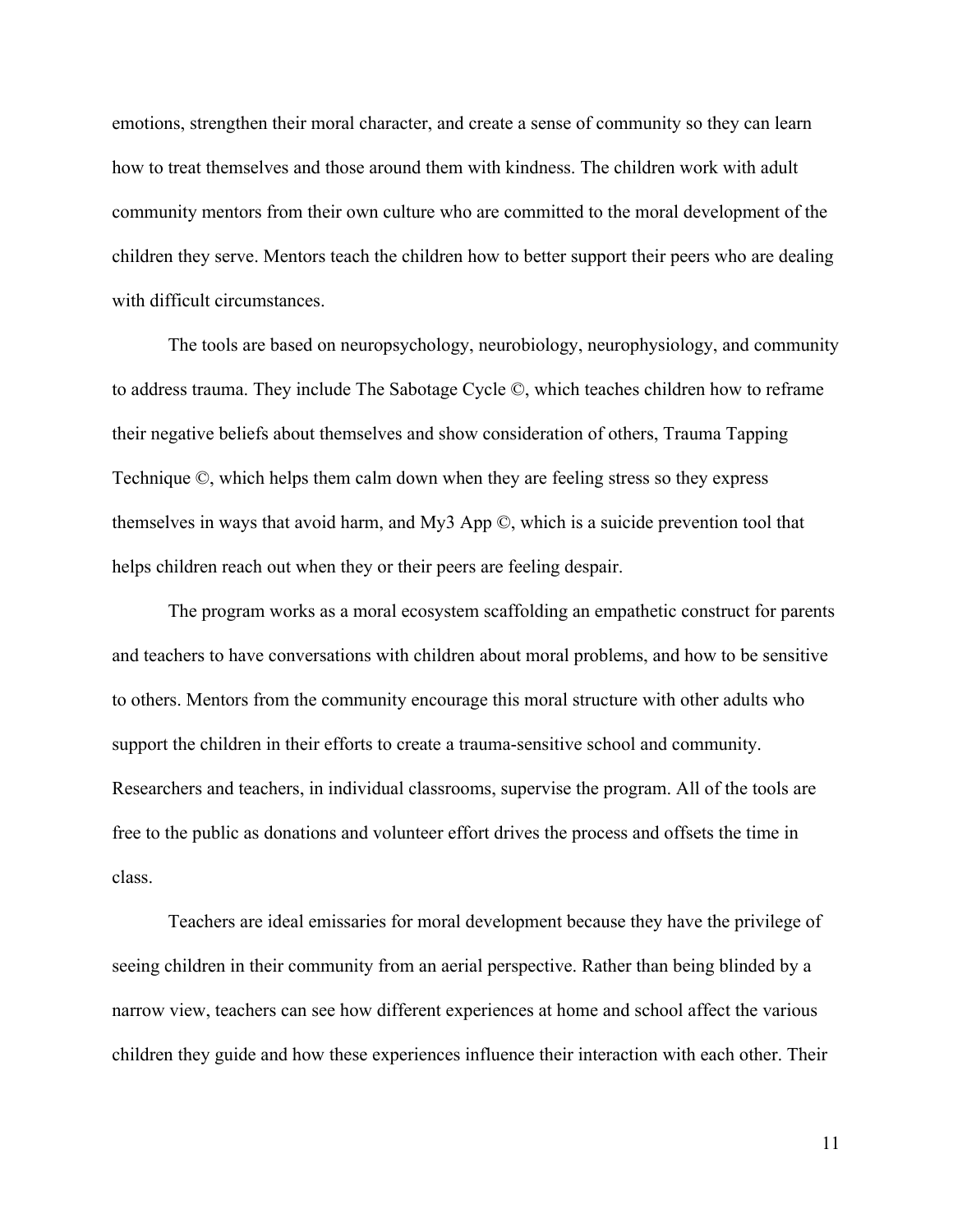classroom is a microcosm of their community and with this knowledge they can slowly and safely help children move from reenacting their trauma to a place of healing. Sorrow is the greatest of teachers.